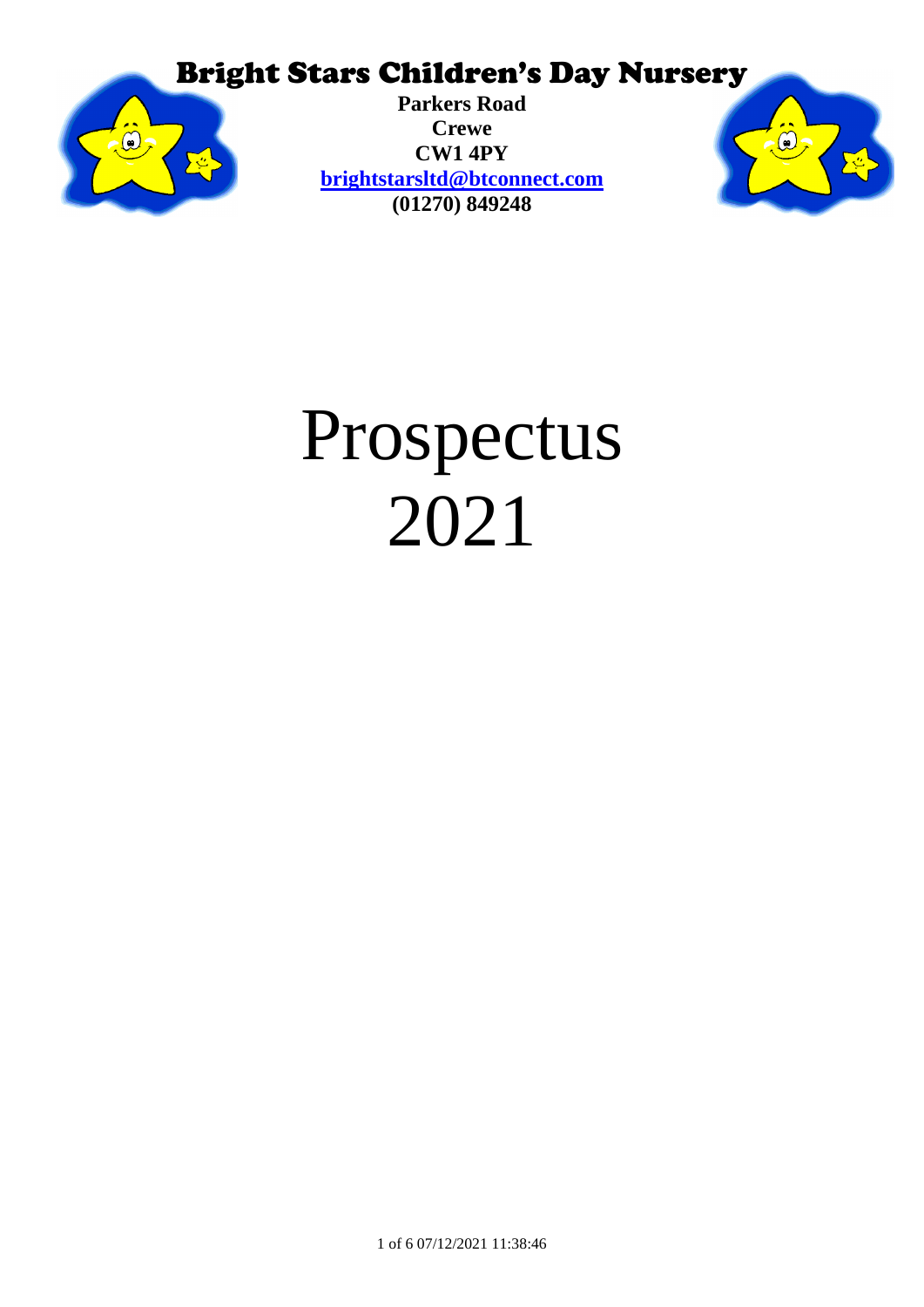

**Parkers Road Crewe CW1 4PY [brightstarsltd@btconnect.com](mailto:brightstarsltd@btconnect.com) (01270) 849248**



#### **Opening hours**

0800-1800 Monday to Friday 0730 opening & 1830 closing available upon request and payable prior to attendance.

> **Closed** Christmas day, Boxing day & New Year's Day - no charge Bank holidays - no charge

> > **Fee's**

#### **Full day 0800-1800**

£45.00

#### **Half day**

0800-1300 or 1300-1800

£25.00

Extended hours 0730-0800 £5 1800-1830 £5

Hourly rate is £5.00. We charge by the hour.

**All payments to be paid in advance or you may not attend. Extra booked sessions require 7 days' notice to cancel or you will still be charged.**

Government funding hours may be used for a minimum of 3 hours per day a set session 0900-1200 and up to 10 hours per day

**GOVERNMENT FUNDED SESSIONS: the 15hour & 30hour funding is for use during term time only.**

> **DISCOUNTS 10% 2nd sibling and third sibling after full paying child 10% for full time NHS staff paying full days 5% for part time NHS staff**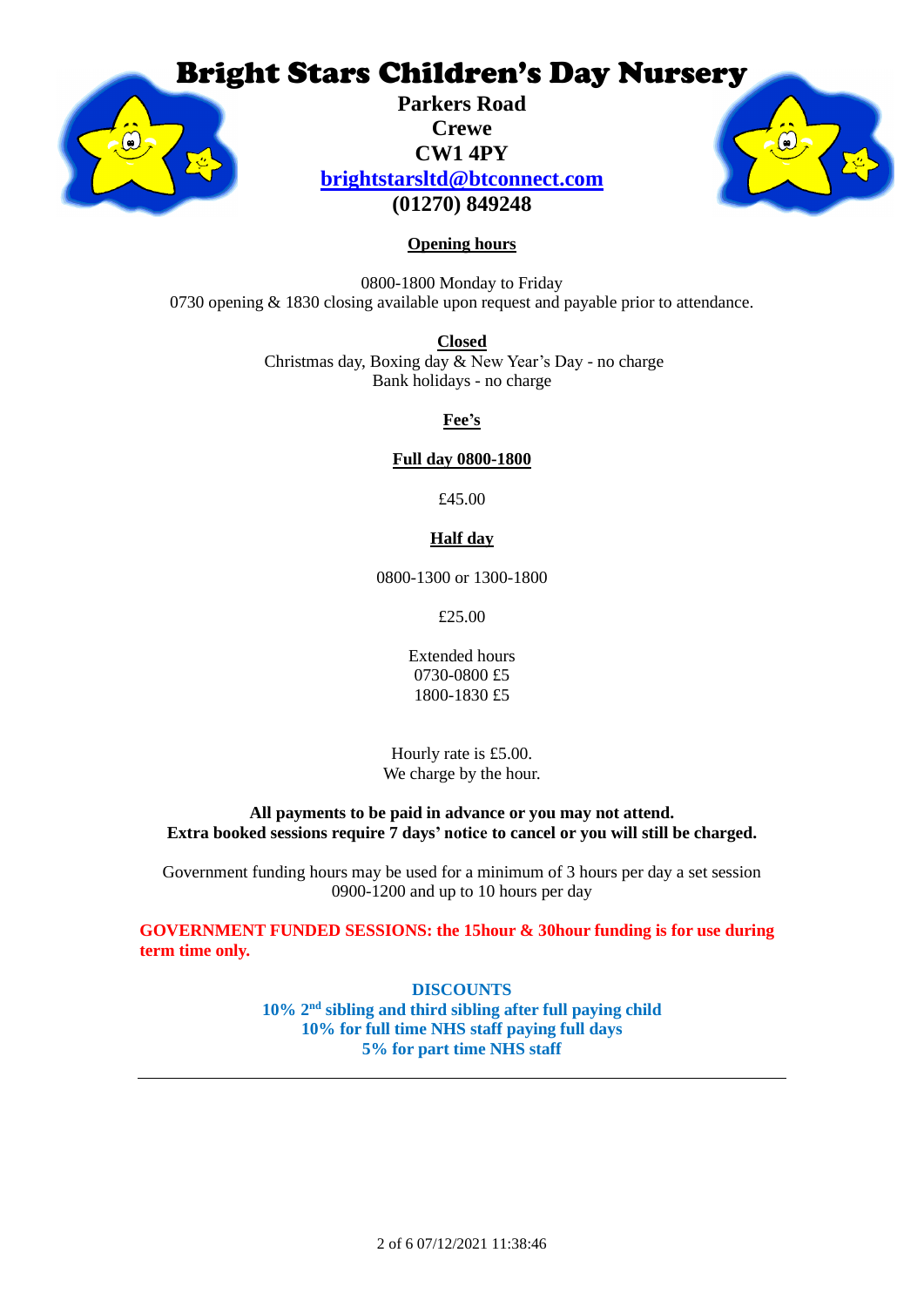

**Parkers Road Crewe CW1 4PY [brightstarsltd@btconnect.com](mailto:brightstarsltd@btconnect.com) (01270) 849248**



#### **Philosophy**

*Established in January 2007 Bright Stars aims to offer children aged 6 weeks to 8 years an excellent standard of care in a safe secure and loving environment. We will actively seek to welcome parents and primary care givers to work effectively along side the child care team to create the most positive environment for their children to develop and grow.*

#### **Babies and Toddler**

Babies from six weeks to 18 months old are cared for in this room by a Level 3 member of staff and support.

We aim to offer babies a calm peaceful area to play, explore, eat, relax and sleep cared for by a key person who knows baby's routine from home and will communicate directly with parents or primary care givers to ensure babies wellbeing. A daily diary will be kept of events throughout the day.

Babies will be played with, enjoy stories and songs and have lots of cuddles and attention to progress in their own time. Learning journals are started here and with comments and links to the Early Years Foundation Stage a pattern of development will be recorded and next steps to aim for.

We offer toddlers the opportunity to play and explore their room independently, with their height storage facilities and manageable boxes to reach the toys of their choice. There is a play den and ball pit. We encourage cuddles and stories. An independent changing space for hygiene requirements and potty training is available in the room. We offer a range of sensory material play from sand and water to shredded paper or gloop. Creativity and mark making are encouraged with pens, pencils, crayons, chalks, paint and water brushing.

A change of clothes, nappies and if preferred toddlers own cup should be brought to this room daily.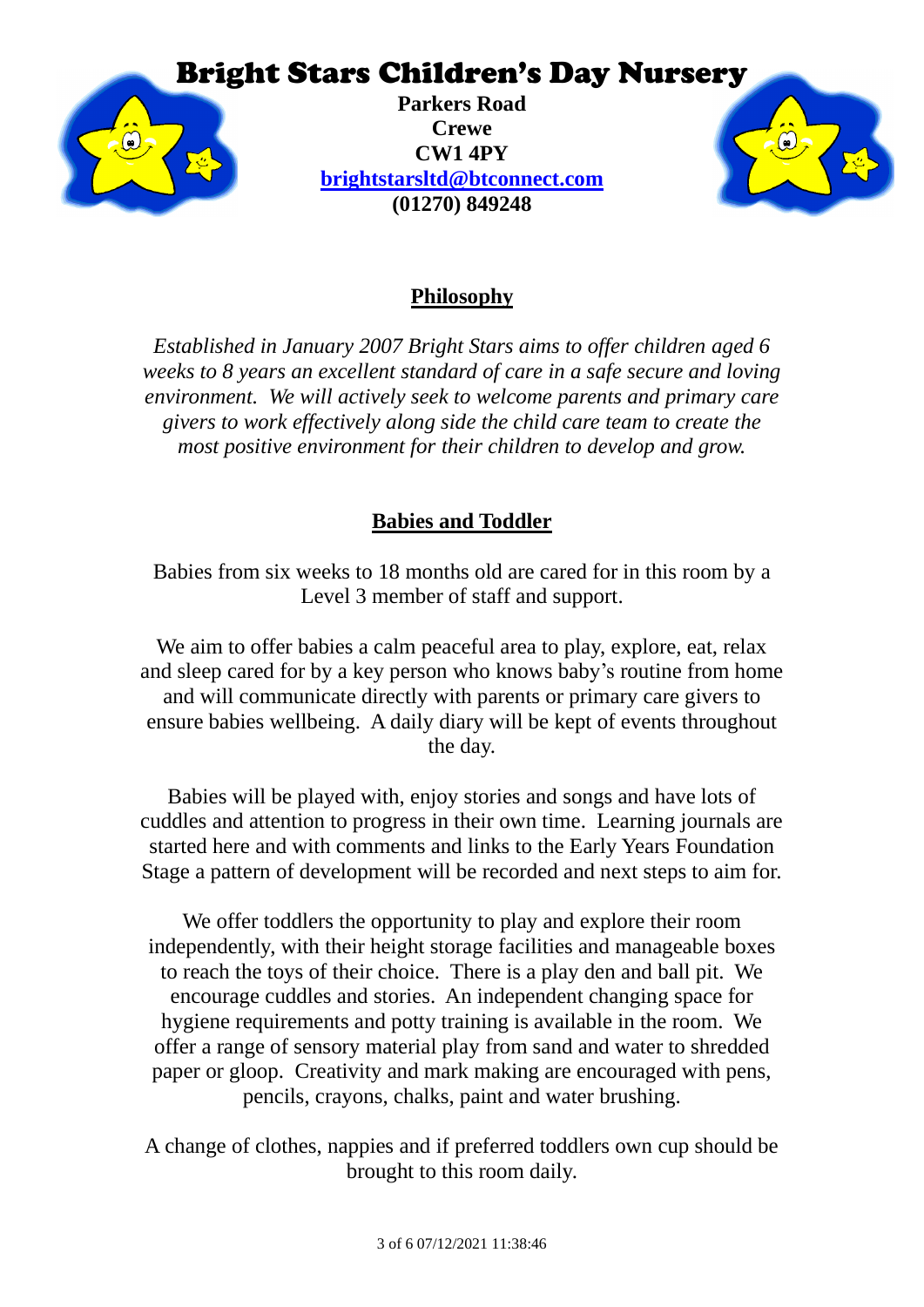

**Parkers Road Crewe CW1 4PY [brightstarsltd@btconnect.com](mailto:brightstarsltd@btconnect.com) (01270) 849248**



## **Room 3 and Pre-school Room 4**

Children aged 2 years to school age are welcome in pre-school with a staff ratio of 1:4 or 1:8 age dependant. Our Level 3 staff, with many years experience are responsible for pre-school with help from employed staff on training courses and students from South Cheshire College and Total People.

Our aim in pre-school is to encourage positive socialisation through play, independent and supported by a staff member, independence in all areas of hygiene and dressing/undressing and good communication skills with children and adults alike.

Facilities in this room include a wide range of toys, puzzles and exploratory equipment. Home corner, story corner, creativity area, construction toys, a den and comfy chair for cuddles.

The children can have direct access to outside to dig in the sand pit play on the bikes and trikes or have fun with the various outside toys. We plant seasonal plants and dig for worms and spiders in our path though the gate alongside the building. (Within the grounds).

As with toddlers and babies a Learning Journal is completed whilst children are with us and filled with the fun things that have been done at Nursery along with their developmental process to share when they go to school.

Bright Stars will endeavour to provide equal opportunities for all children regardless of social background, race and colour of skin, ethnicity, religion, language, gender and learning ability.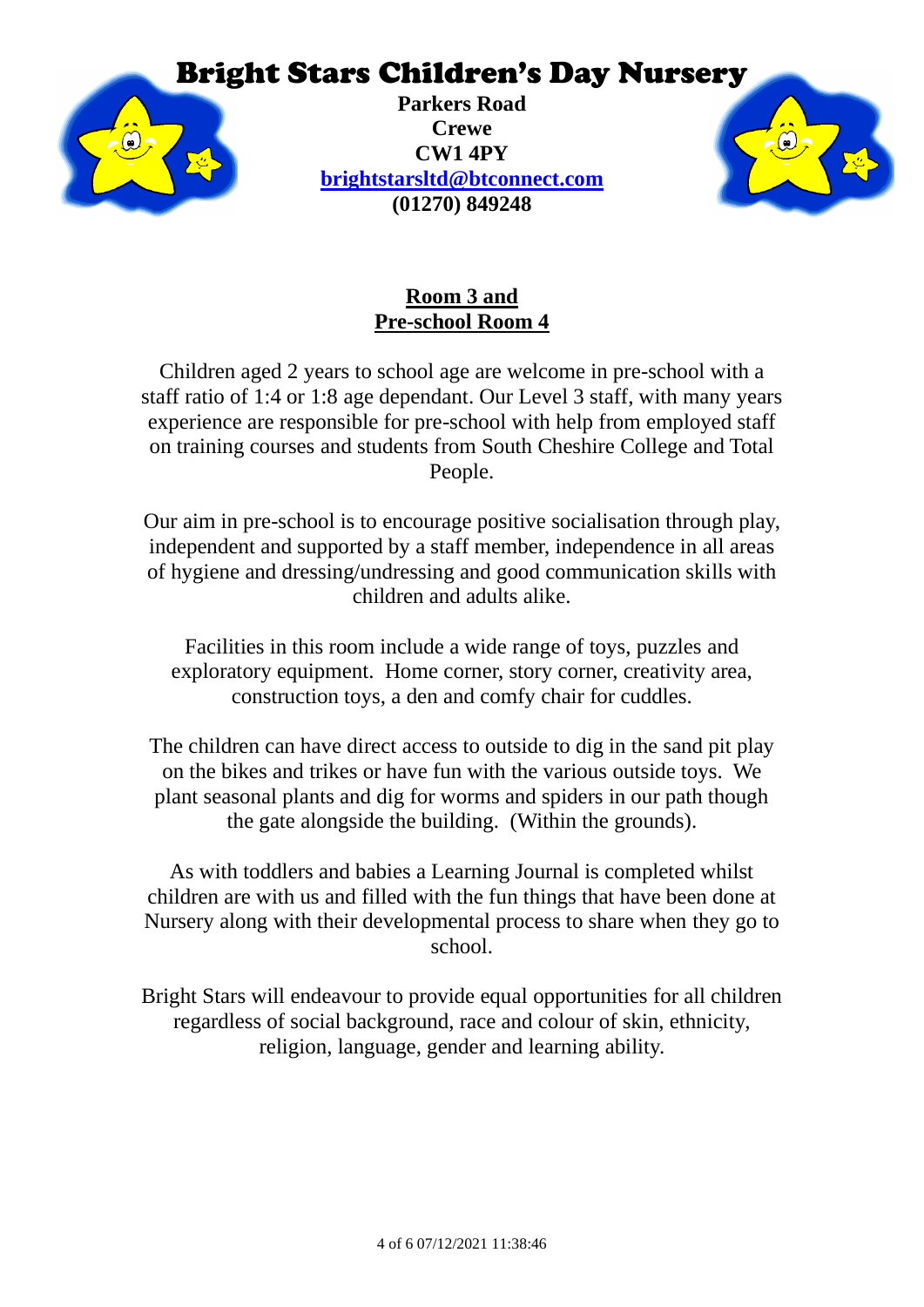

**Parkers Road Crewe CW1 4PY [brightstarsltd@btconnect.com](mailto:brightstarsltd@btconnect.com) (01270) 849248**



**Meal Times**

**Snack** 0930

**Lunch** 1130

**Snack** 1400

**Tea**

1600

Food is freshly prepared by our Chef and we aim to offer healthy well balanced meals with minimum salt or sugar. Lunchtime is a relaxed social time with pre-school children laying out tablecloths and knives and forks and serving their own food.

### **Security**

Parents or persons with legal guardianship may register children at Bright Stars and must provide a list of names and passwords for persons who may collect their children. We do not allow children to leave nursery into the care of anyone who we have not been informed may collect them. It is a good idea to have a password for mums and dads too in case the member of staff have not met either parent before.

## **And finally**

A £100 non refundable deposit is required to secure a place at the Nursery and is deducted from the first advanced payment.

Siblings will receive a discount of 10%

All payments in advance

5 of 6 07/12/2021 11:38:46